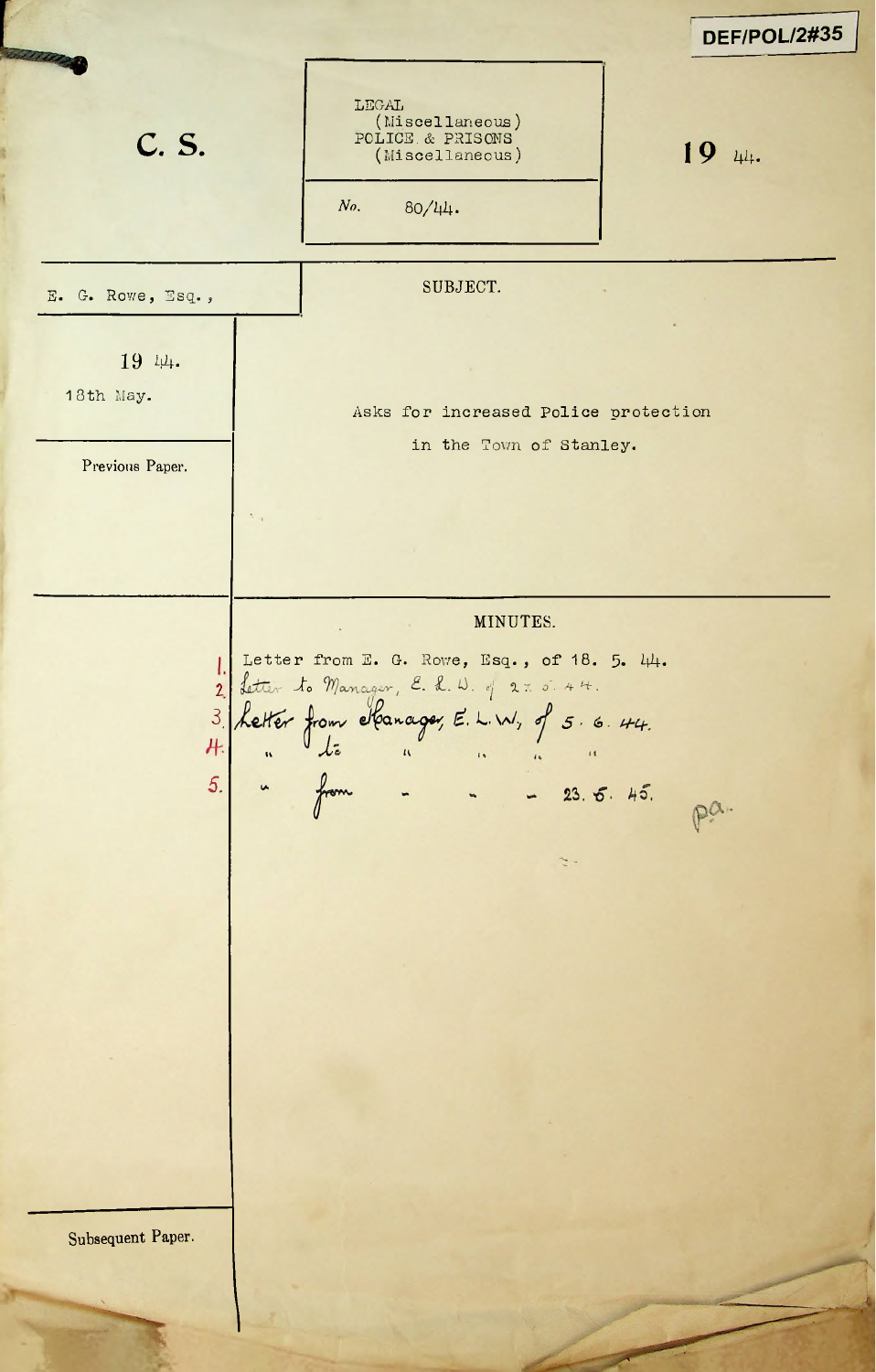ADDRESS ALL CORRESPONDENCE TO THE MANAGER

 $\pmb{\ell}$ 



*SUCCESSORS TO CHAS WILLIAMS.* Estbl) 1863.

GENERAL MERCHANTS

PORT STANLEY FALKLAND ISLANDS.

18th May 1944.

The Hon.

The Colonial Secretary Stanley.

Dear Sir,

We hereby apply formally for the police protection in the town of Stanley to be increased.

We shall not recount the various incidents of an alarming nature that have taken place lately as you are fully cognisant of same.

Our own experience is that certain doubtful characters are on the prowl and on more than one occasion we have noticed that unauthorised persons have made some attempt to gain access to some of our properties.

Mrs. Louis Williams reports that only last night she heard someone prowling around Waverley House after midnight, and on more than one occasion lately I have myself heard noises that would indicate unauthorised persons on the prowl.

It is quite evident that one policeman, well past middle age, is not sufficient to guard Stanley under existing circumstances.

Yours faithfully, p.p. Estate Louis Williams. **/AM.**

*I \*

RADIO ADDRESS "WILLIAMS" CODES USED:<br>BENTLEYS<br>A B.C. 5<sup>1</sup>? E D.<br>A . I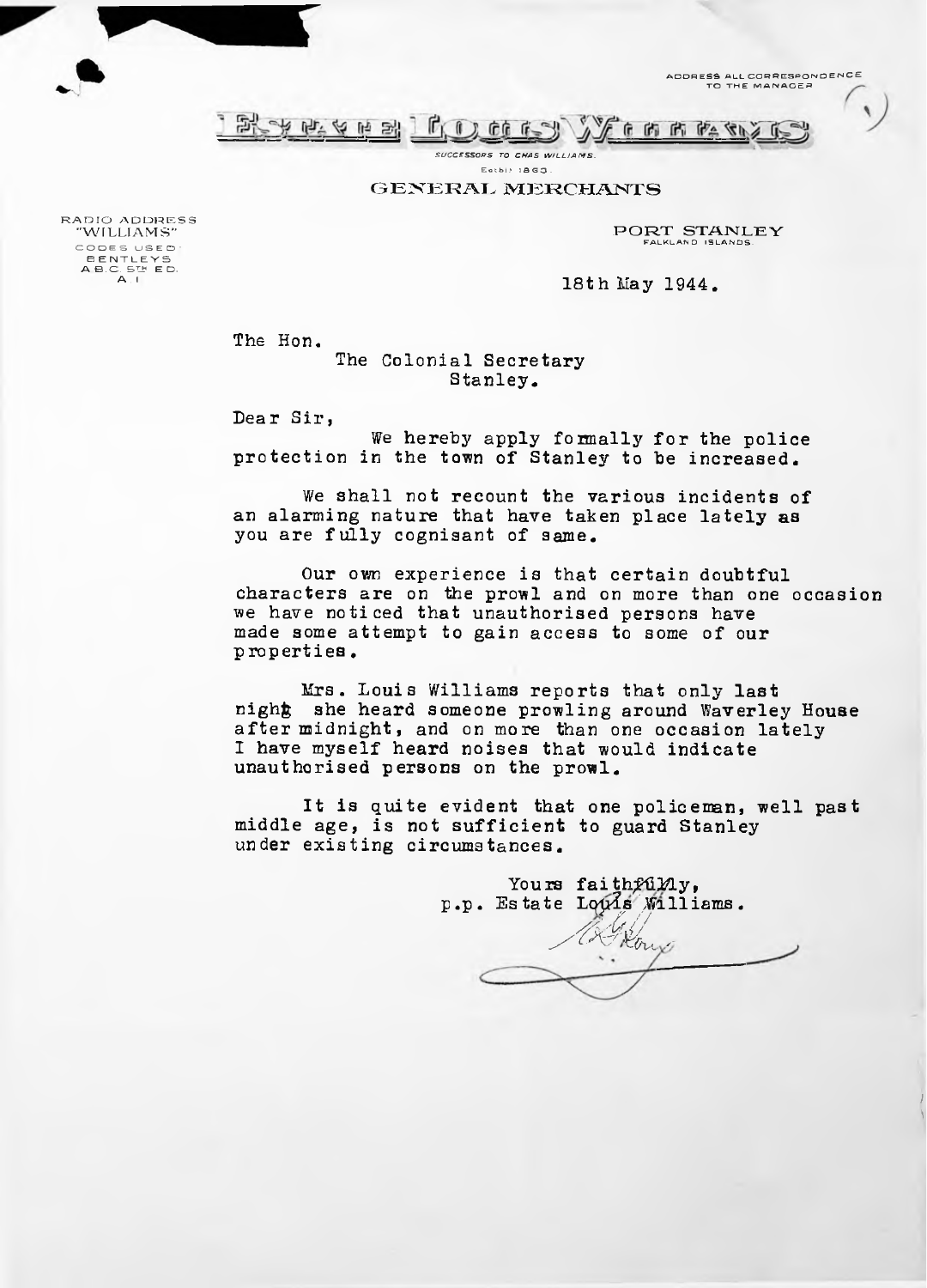## $80/44$

## $27th$  May,  $44.$

Sir,

I have the honour to refer to your letter of the 18th May, and to inform you that steps have been taken to strengthen the Police patrol at night and in addition the **street** lights are being kept on throughout the hours of **darkness.** I have the hono<sup>1</sup> to be, **Sir,**

## **Your obedient servant,**

K. G. BRADLEY **Colonial Secretary.**

The Manager, Estate Louis Williams^ STANLEY.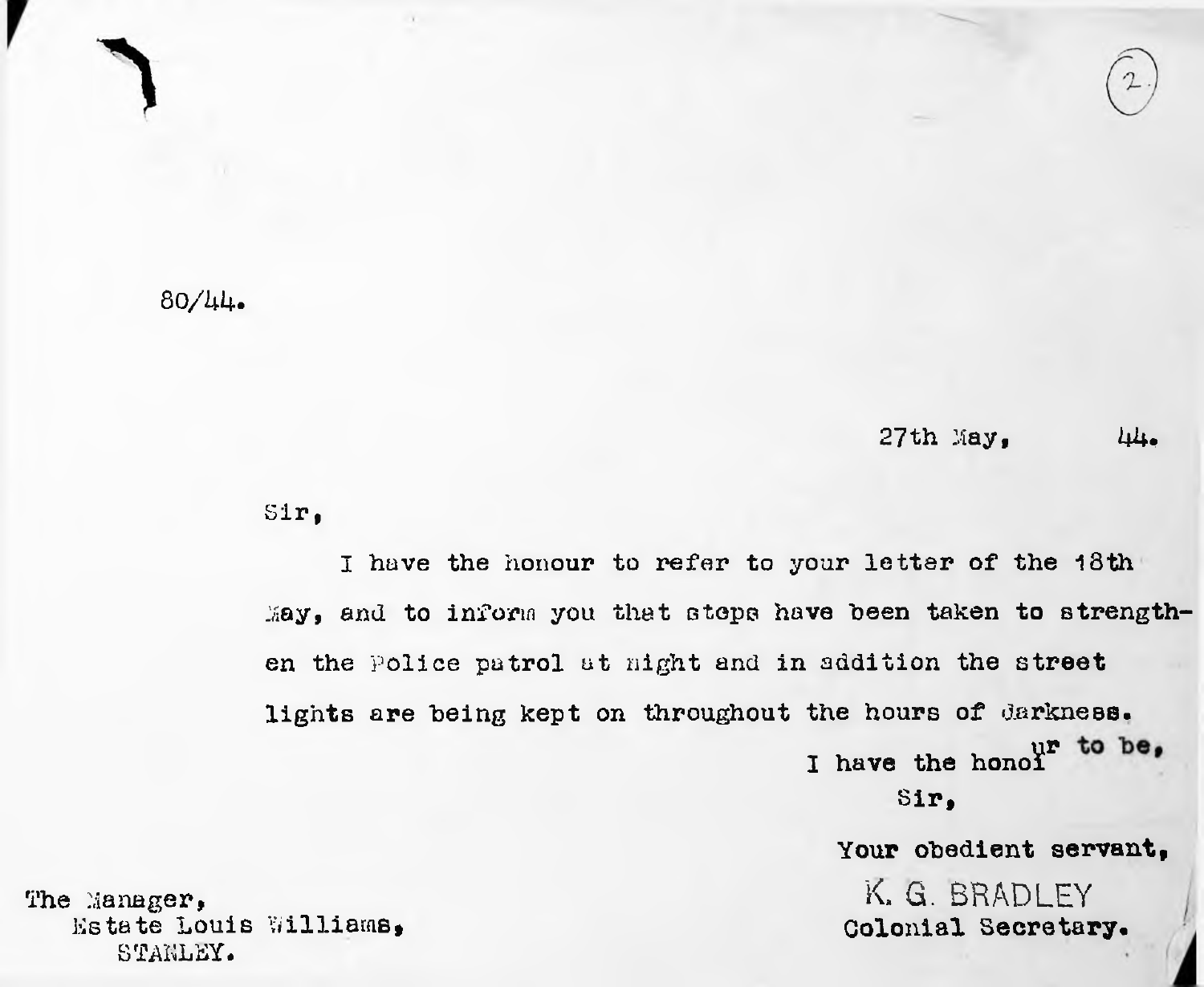ADDRESS ALL CORRESPONDENCE TO THE MANAGER



Estbl<sup>'</sup> 1863

GENERAL MERCHANTS

PORT STANLEY FALKLAND ISLANDS.

5th June 1944.

The Hon.

5 JUN.19

**SECRETARY** 

RADIO ADDRESS "WILLIAMS" COOES US E O : B E NTLEYS<br>A B.C. 5TH E D.<br>A . I

> The Colonial Secretary Sta nley.

Dear Sir,

Many thanks for your note of 27th May last  $(0.80/44)$  informing us that steps had been taken to streng) then the Police Patrol at night, and that the street lights would be kept on throughout the hours of darkness.

You may have already heard that in spite of these extra precautions, we again had an unwelcome visitor just before 12 midnight on Sunday 28th May.

Just about the time the writer was about to retire the cook came to him with a report that "there was a man in the backyard, tapping at her window\* . This intrusion was investigated forthwith and the intruder fled , by scaling a 6-foot corrugated iron fence that exists behind the Waverley House wash-house and adjoining Mrs. James Robertson'<sup>s</sup> kitchen garden.

The Police were telephoned for and P.c. Browell came to investigate and the man's retreat through Mrs. Robertson'<sup>s</sup> garden was traced, but not his Method of approach or entry into the Waverley House back-yard.

It would appear that he must have scaled the  $78<sup>tt</sup>$  fence from Philomel Street, in the full glare of the street light only 25 yards away ; as both gates giving normal access to the backyard were either locked or bolted.

It is quite evident to us that the strengthening of the patrol , as so far designed, in not enough, and without adequate numbers of policemen actually on night duty the extra lighting achieves no thing.

We have had a confersation with Chief Constable, Mr. Swain, on this subject and we wish to repeat what we have said to him: That is,in our opinion it is high time that 3, 4 or even 5 new policemen should be enrolled in the force, young active men whose mere presence on duty would act as a deterrent to miscreahts in general. Such a strengthening of the police-force would in no way detract strength from the Defence Force , as they would naturally still have to take their turn for military training and be available as solders in the event of any need.

> Yours faithfully, p.p. Estate Louis Williams.